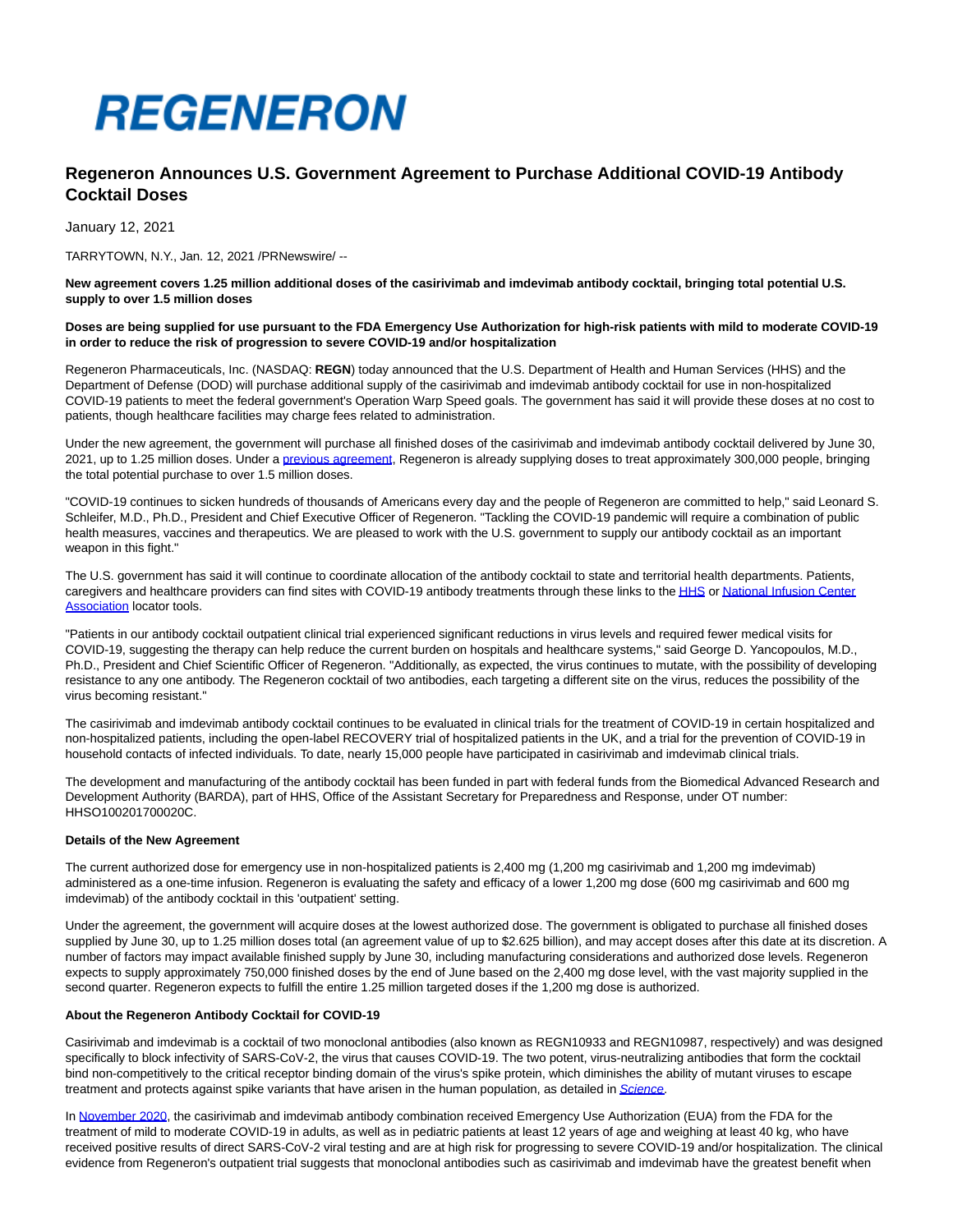given early after diagnosis and in patients who are seronegative and/or who have high viral load. The criteria for 'high-risk' patients are described in the [Fact Sheet for Healthcare Providers.](https://c212.net/c/link/?t=0&l=en&o=3035295-1&h=3002372944&u=https%3A%2F%2Fwww.regeneroneua.com%2F&a=Fact+Sheet+for+Healthcare+Providers) In the U.S., casirivimab and imdevimab are not authorized for use in patients who are hospitalized due to COVID-19 or require oxygen therapy, or for people currently using chronic oxygen therapy because of an underlying comorbidity who require an increase in baseline oxygen flow rate due to COVID-19.

Regeneron i[s collaborating w](https://c212.net/c/link/?t=0&l=en&o=3035295-1&h=2592357221&u=https%3A%2F%2Finvestor.regeneron.com%2Fnews-releases%2Fnews-release-details%2Fregeneron-and-roche-collaborate-significantly-increase-global&a=collaborating)ith Roche to increase global supply of casirivimab and imdevimab. Regeneron is responsible for development and distribution of the treatment in the U.S., and Roche is primarily responsible for development and distribution outside the U.S. The companies share a commitment to making the antibody cocktail available to COVID-19 patients around the globe and will support access in low- and lower-middle-income countries through drug donations to be made in partnership with public health organizations.

### **AUTHORIZED USE AND IMPORTANT SAFETY INFORMATION**

#### **Authorized Emergency Use**

Casirivimab and imdevimab injection is an investigational combination therapy and has been authorized by FDA for the emergency use described above. Casirivimab and imdevimab injection is not FDA approved for any use. Safety and effectiveness of casirivimab and imdevimab injection have not yet been established for the treatment of COVID-19.

This authorized use is only for the duration of the declaration that circumstances exist justifying the authorization of the emergency use under section 564 (b)(1) of the Act, 21 U.S.C. § 360bbb-3(b) (1), unless the authorization is terminated or revoked sooner.

### **Limitations of Authorized Use**

- Casirivimab and imdevimab injection is not authorized for use in patients:
	- who are hospitalized due to COVID-19, OR
	- who require oxygen therapy due to COVID-19, OR
	- who require an increase in baseline oxygen flow rate due to COVID-19 in those on chronic oxygen therapy due to underlying non-COVID-19 related comorbidity.
- Benefit of treatment with casirivimab and imdevimab injection has not been observed in patients hospitalized due to COVID-19. Monoclonal antibodies, such as casirivimab and imdevimab, may be associated with worse clinical outcomes when administered to hospitalized patients requiring high flow oxygen or mechanical ventilation with COVID-19.

# **Definition of High-Risk Patients**

High-risk is defined as patients who meet at least one of the following criteria:

- Have a body mass index (BMI) ≥35
- Have chronic kidney disease
- Have diabetes
- Have immunosuppressive disease
- Are currently receiving immunosuppressive treatment
- Are ≥65 years of age
- Are ≥55 years of age AND have
	- cardiovascular disease, OR
	- o hypertension, OR
	- o chronic obstructive pulmonary disease/other chronic respiratory disease.
- Are  $12 17$  years of age AND have
	- BMI ≥85th percentile for their age and gender based on CDC growth charts, OR
	- o sickle cell disease, OR
	- congenital or acquired heart disease, OR
	- neurodevelopmental disorders, for example, cerebral palsy, OR
	- a medical-related technological dependence, for example, tracheostomy, gastrostomy, or positive pressure ventilation (not related to COVID-19), OR
	- o asthma, reactive airway or other chronic respiratory disease that requires daily medication for control.

# **Warnings and Precautions:**

- **Hypersensitivity Including Anaphylaxis and Infusion-Related Reactions:** There is a potential for serious hypersensitivity reaction, including anaphylaxis, with administration of casirivimab and imdevimab injection. If signs or symptoms of a clinically significant hypersensitivity reaction or anaphylaxis occur, immediately discontinue administration and initiate appropriate medications and/or supportive therapy. Infusion-related reactions have been observed with administration of casirivimab and imdevimab injection. Signs and symptoms of infusion related reactions may include fever, chills, nausea, headache, bronchospasm, hypotension, angioedema, throat irritation, rash including urticaria, pruritus, myalgia, and/or dizziness. If an infusion-related reaction occurs, consider slowing or stopping the infusion and administer appropriate medications and/or supportive care.
- **Limitations of Benefit and Potential for Risk in Patients with Severe COVID-19:** Benefit of treatment with casirivimab and imdevimab injection has not been observed in patients hospitalized due to COVID-19. Monoclonal antibodies, such as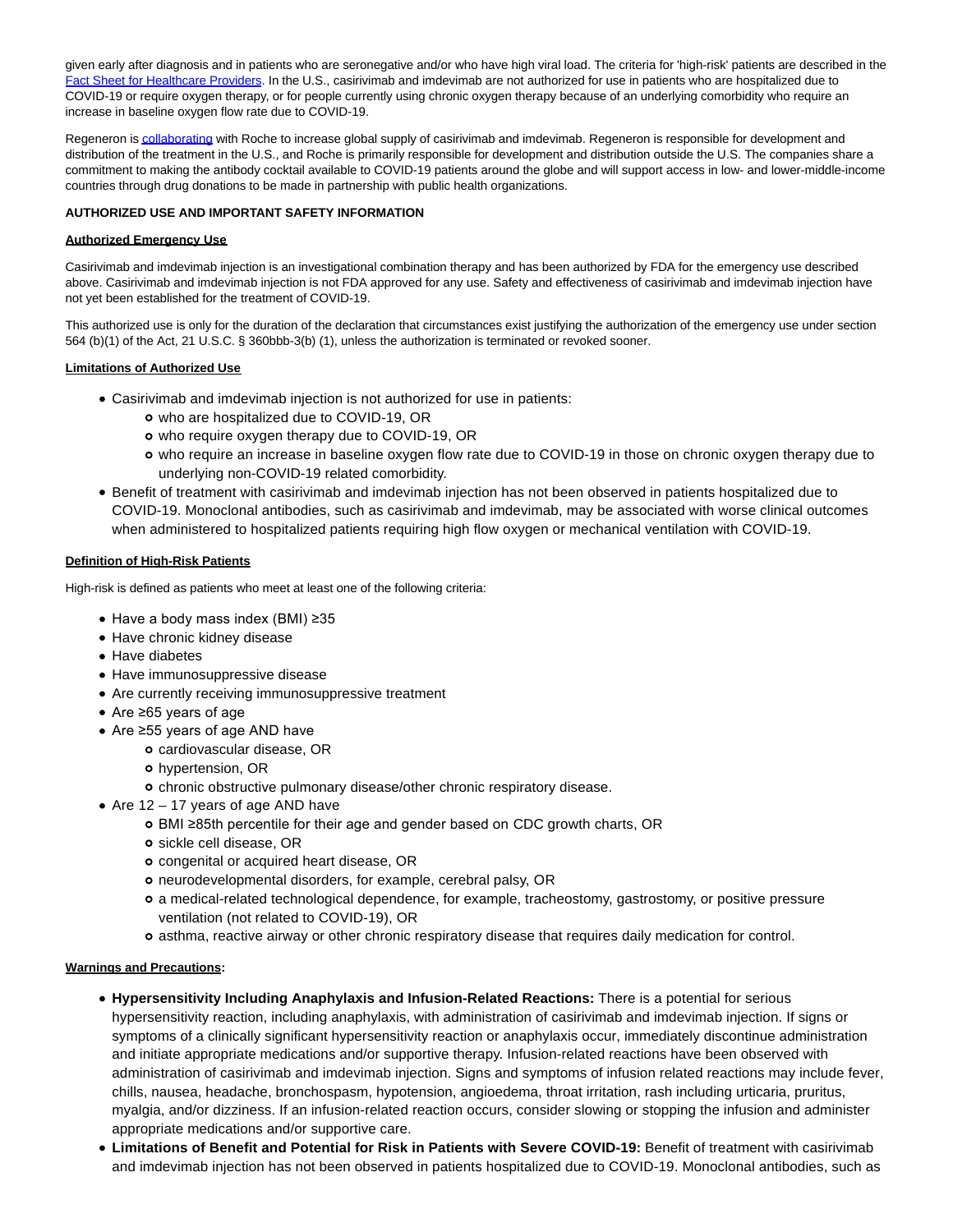casirivimab and imdevimab, may be associated with worse clinical outcomes when administered to hospitalized patients requiring high flow oxygen or mechanical ventilation with COVID-19. Therefore, casirivimab and imdevimab injection is not authorized for use in who are hospitalized due to COVID-19, OR who require oxygen therapy due to COVID-19, OR who require an increase in baseline oxygen flow rate due to COVID-19 in those on chronic oxygen therapy due to underlying non-COVID-19 related comorbidity.

## **Adverse Reactions:**

• Serious adverse events (SAEs) were reported in 4 (1.6%) patients in the casirivimab and imdevimab injection 2,400 mg group, 2 (0.8%) patients in casirivimab and imdevimab injection 8,000 mg group and 6 (2.3%) patients in the placebo group. None of the SAEs were considered to be related to study drug. SAEs that were reported as Grade 3 or 4 adverse events were pneumonia, hyperglycemia, nausea and vomiting (2,400 mg casirivimab and imdevimab injection), intestinal obstruction and dyspnea (8,000 mg casirivimab and imdevimab injection) and COVID-19, pneumonia and hypoxia (placebo). Casirivimab and imdevimab injection are not authorized at the 8,000 mg dose (4,000 mg casirivimab and 4,000 mg imdevimab).

**Patient Monitoring Recommendations**: Clinically monitor patients during infusion and observe patients for at least 1 hour after infusion is complete.

### **Use in Specific Populations:**

- **Pregnancy:** There is currently limited clinical experience in the use of casirivimab and imdevimab injection in COVID-19 patients who are pregnant. Casirivimab and imdevimab injection therapy should be used during pregnancy only if the potential benefit justifies the potential risk for the mother and the fetus.
- **Nursing Mothers:** There is currently no clinical experience in use of casirivimab and imdevimab injection in COVID-19 patients who are breastfeeding. The development and health benefits of breastfeeding should be considered along with the mother's clinical need for casirivimab and imdevimab injection and any potential adverse effects on the breastfed child from casirivimab and imdevimab injection or from the underlying maternal condition.

#### **About Regeneron**

Regeneron (NASDAQ: REGN) is a leading biotechnology company that invents life-transforming medicines for people with serious diseases. Founded and led for over 30 years by physician-scientists, our unique ability to repeatedly and consistently translate science into medicine has led to eight FDA-approved treatments and numerous product candidates in development, all of which were homegrown in our laboratories. Our medicines and pipeline are designed to help patients with eye diseases, allergic and inflammatory diseases, cancer, cardiovascular and metabolic diseases, pain, infectious diseases and rare diseases.

Regeneron is accelerating and improving the traditional drug development process through our proprietary VelociSuite® technologies, such as VelocImmune, which uses unique genetically-humanized mice to produce optimized fully-human antibodies and bispecific antibodies, and through ambitious research initiatives such as the Regeneron Genetics Center, which is conducting one of the largest genetics sequencing efforts in the world.

For additional information about the company, please visi[t www.regeneron.com o](https://c212.net/c/link/?t=0&l=en&o=3035295-1&h=1933720876&u=http%3A%2F%2Fwww.regeneron.com%2F&a=www.regeneron.com)r follow @Regeneron on Twitter.

#### **Forward-Looking Statements and Use of Digital Media**

This press release includes forward-looking statements that involve risks and uncertainties relating to future events and the future performance of Regeneron Pharmaceuticals, Inc. ("Regeneron" or the "Company"), and actual events or results may differ materially from these forward-looking statements. Words such as "anticipate," "expect," "intend," "plan," "believe," "seek," "estimate," variations of such words, and similar expressions are intended to identify such forward-looking statements, although not all forward-looking statements contain these identifying words. These statements concern, and these risks and uncertainties include, among others, the impact of SARS-CoV-2 (the virus that has caused the COVID-19 pandemic) on Regeneron's business and its employees, collaborators, and suppliers and other third parties on which Regeneron relies, Regeneron's and its collaborators' ability to continue to conduct research and clinical programs (including those discussed in this press release), Regeneron's ability to manage its supply chain, net product sales of products marketed or otherwise commercialized by Regeneron and/or its collaborators (collectively, "Regeneron's Products"), and the global economy; the nature, timing, and possible success and therapeutic applications of Regeneron's Products and product candidates and research and clinical programs now underway or planned, including without limitation the development program relating to the casirivimab and imdevimab antibody cocktail (Regeneron's investigational dual-antibody therapy for COVID-19); how long the Emergency Use Authorization ("EUA") granted by the U.S. Food and Drug Administration (the "FDA") for the casirivimab and imdevimab antibody cocktail will remain in effect and whether the EUA is revoked by the FDA based on its determination that the underlying health emergency no longer exists or warrants such authorization or other reasons; the likelihood, timing, and scope of possible regulatory approval and commercial launch of Regeneron's product candidates (such as the casirivimab and imdevimab antibody cocktail) and new indications for Regeneron's Products; the ability of Regeneron's collaborators, suppliers, or other third parties (as applicable) to perform manufacturing, filling, finishing, packaging, labeling, distribution, and other steps related to Regeneron's Products and product candidates (including the casirivimab and imdevimab antibody cocktail) and the impact of the foregoing on Regeneron's ability to supply its Products and product candidates, including its ability to supply doses of the casirivimab and imdevimab antibody cocktail under the terms of the agreement with the U.S. Department of Health and Human Services and the Department of Defense (collectively, the "U.S. Government") discussed in this press release (the "Manufacturing and Supply Agreement"); whether and to what extent Regeneron will be able to supply doses of the casirivimab and imdevimab antibody cocktail under the Manufacturing and Supply Agreement; what the lowest authorized dose of the casirivimab and imdevimab antibody cocktail will be at the time of delivery to the U.S. Government under the Manufacturing and Supply Agreement; the amount of payments (if any) Regeneron may receive pursuant to the Manufacturing and Supply Agreement; whether the Manufacturing and Supply Agreement is terminated by the U.S. Government or otherwise prior to completion; the ability of Regeneron to manage supply chains for multiple products and product candidates; safety issues resulting from the administration of Regeneron's Products and product candidates (such as the casirivimab and imdevimab antibody cocktail) in patients, including serious complications or side effects